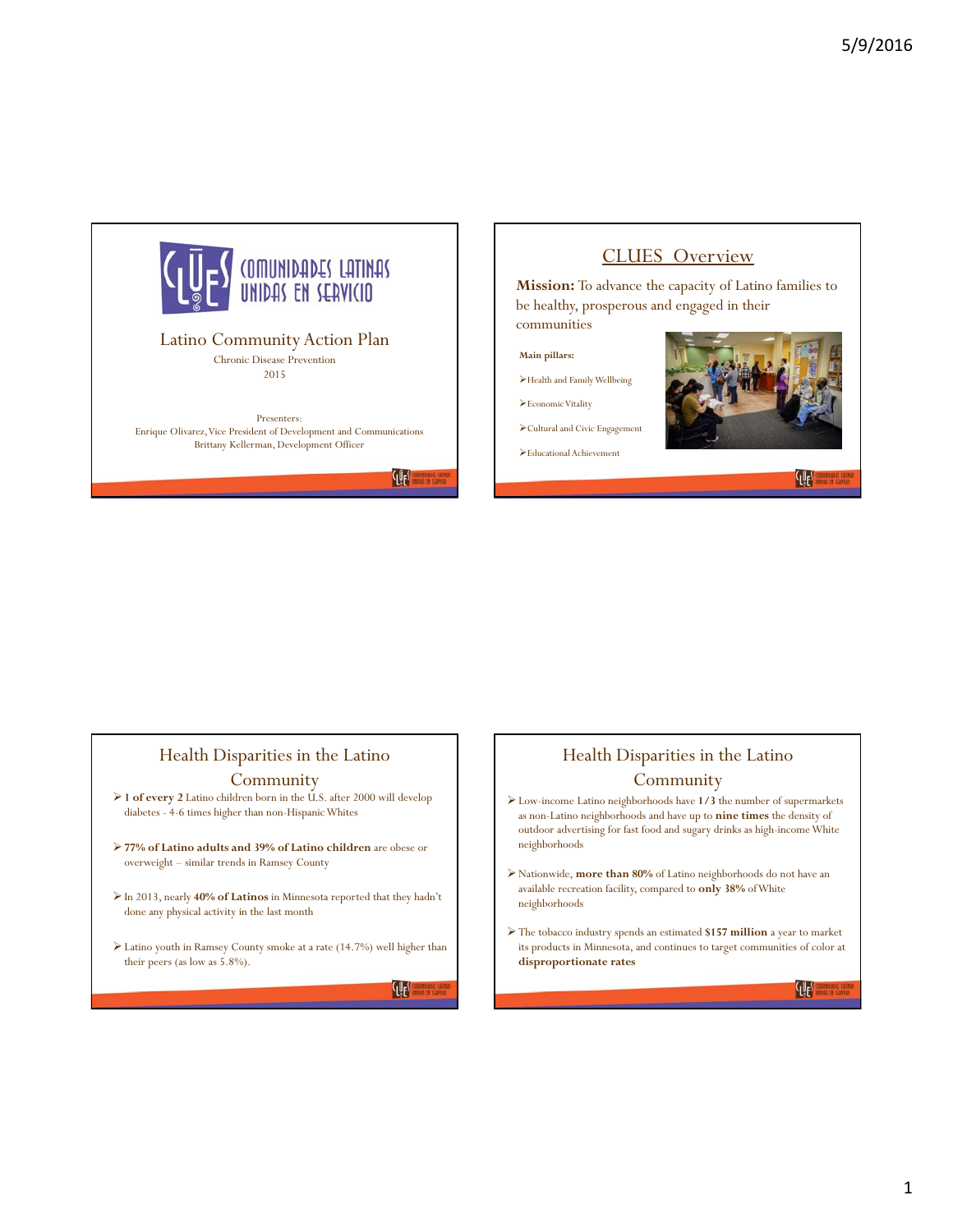

• CLUES hosted a series of input sessions to gather insight from Latino-serving organizations

#### • Advisory Committee:

- St. Paul-Ramsey County Public Health
- $-$  East Side YMCA
- Cycles for Change
- Consulate of Mexico
- Saint Mary's Health Clinics
- CLEARCorps Minnesota
- University of Minnesota Extension- SNAP
- Neighborhood House

qu<sub>e</sub>s

## Key Assets in the Latino Community

- Family Values
- Resilience
- Resourcefulness
- Existing leaders and community advocates
- Faith-based organizations
- Agricultural/plant knowledge



### qu<sub>e</sub>s

## Healthy Eating Recommendations

- **Policy**
	- $\blacktriangleright$  Implement local government policies that limit advertising of unhealthy food in underserved communities.
- **Systems and Environmental**
	- $\blacktriangleright$  Improve access to community raised garden bed initiatives that sprout small business neighborhood enterprises that increase social capital.
- - Financial incentives to corner stores, restaurants, and mercados who incorporate healthy food marketing strategies.

• **Other**



'<sup>{Q</sup>e<sup>s</sup>

# Active Living Recommendations

- **Policy**
	- **Share space and recreational facilities in local community that result in Shared Usage Agreements (SUA) – formal contracts between entities that outline terms and conditions for sharing public spaces for physical activity.**
- **Systems and Environmental**
	- $\triangleright$  Invest in built environment to increase access to bike racks, trails, and street lighting.
	- Implement neighborhood and geographic centered initiatives that promote active spaces and increase access to physical activity.
- **Other**



 $\mathbb{Q}$